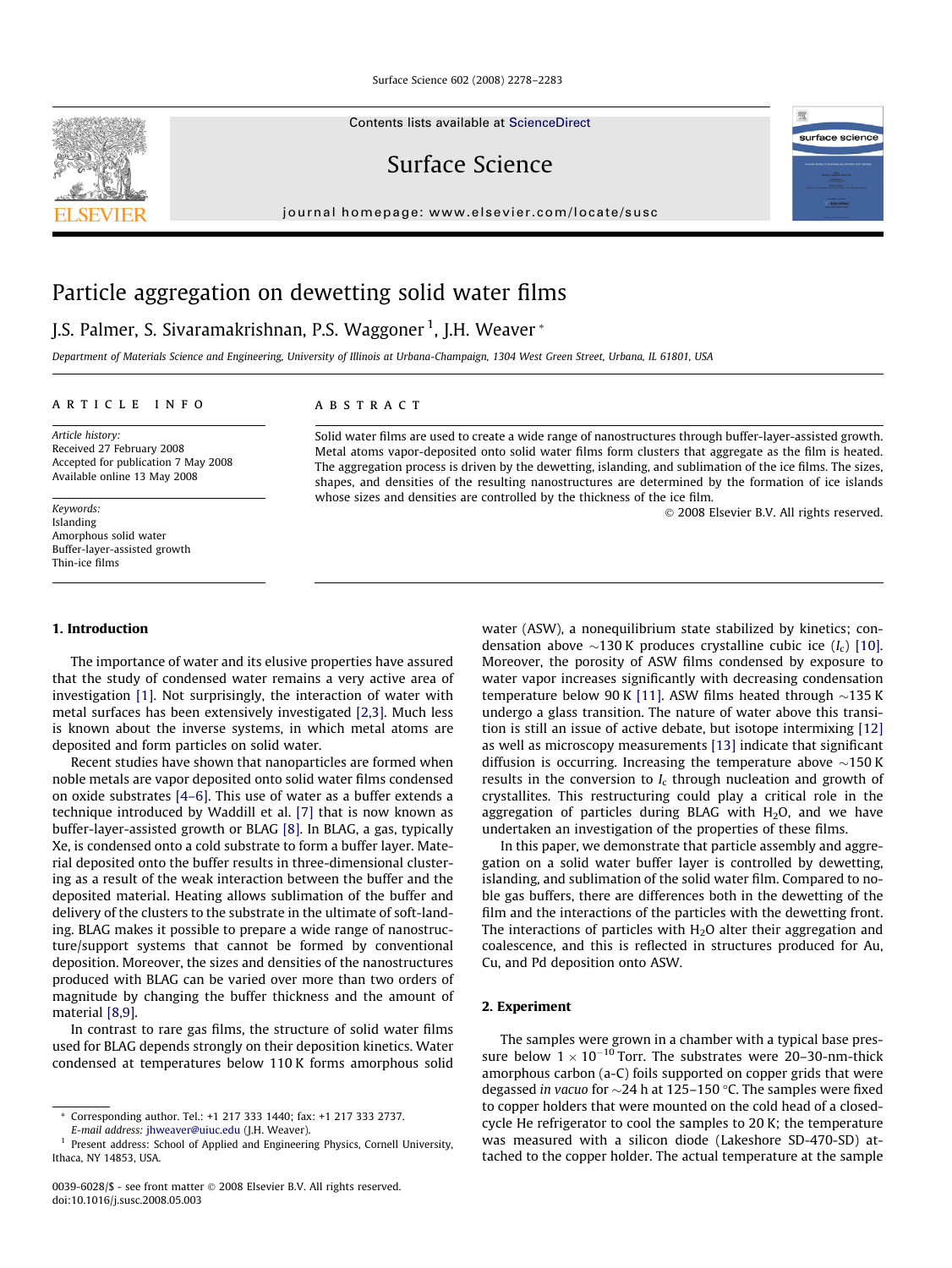<span id="page-1-0"></span>is estimated to be within 5 K of that reported. Condensation at higher temperatures was achieved by turning off the refrigeration and allowing the cold head to slowly warm up. This results in a heating rate of 1 K/minute at 135 K. After condensation, the refrigeration system was again engaged to cool the sample to 20 K. The buffer was desorbed by removing the sample holder from the coldhead with a stainless steel manipulator, which could be precooled by contact with the coldhead. Upon removal, the temperature rose to 50 K in 10 s and to 100 K in 70 s. Desorption occurred in the range of 150–170 K during which time the heating rate was 1.9 K/min.

Water was condensed by back filling the chamber to  $1 \times 10^{-6}$  Torr using a precision leak valve. The water was purified through multiple freeze and pump cycles using liquid nitrogen. The thicknesses of films grown at 20 K were determined by the exposure time and flux. The number of absorbed molecules per unit time per unit area is  $I = s \cdot p/(2\pi m kT)^{1/2}$ , where p is the  $H<sub>2</sub>O$  partial pressure, m is the mass of a water molecule, T is the ambient temperature,  $k$  is the Boltzmann constant, and  $s$  is the sticking coefficient. The layer thicknesses are given in monolayers (ML), where 1 ML refers to the number of molecules in a (111) plane of I<sub>c</sub>,  $1.15 \times 10^{15}$  cm<sup>-2</sup>. At 20 K, we assume s to be 1 so that 1 ML corresponds to 2.45 L [\[14\].](#page-5-0) For films condensed at higher temperature, thicknesses were estimated by comparison of the pressure during desorption of the film with that of films condensed at lower temperatures. The pressure during desorption was monitored with an ion gauge; the maximum pressure for a 120 ML film was about  $8 \times 10^{-8}$  Torr. The area under the desorption peak of the pressure–time curve increased linearly with film thickness and provided a reliable measure of film thickness. Although desorption occurred from the sample holder and sample, differences in film thicknesses resulting from the first layer sticking coefficient are assumed to be negligible for thick films. The area under the desorption peak was also used to estimate the fraction of the buffer desorbed at different temperatures.

Metal atoms were evaporated onto the buffer layers from a tungsten basket located  ${\sim}32$  cm from the samples. The thickness was determined using a calibrated quartz crystal oscillator. Samples removed from the coldhead were displaced  ${\sim}2$  cm, keeping the distance from the evaporation source constant. The impinging atoms were sufficiently mobile that they could form clusters, a process favored by weak bonding with the solid buffer. The clusters aggregated when the sample was removed from the cold head to desorb the buffer.

Characterization of the samples was done at room temperature after their transfer to a Philips CM12 120-kV or JEOL 2010  $LaB<sub>6</sub>$ 200-kV transmission electron microscope (TEM). Imaging was done in the bright-field mode, keeping the beam intensity low to avoid significant changes in morphology. The samples were stable when stored in air, and there was no evidence of coarsening.

## 3. Metal particles formed on solid water buffers

Contrary to expectations, the deposition of metals onto different thicknesses of  $H<sub>2</sub>O$  and the subsequent buffer sublimation produces structures very similar to those formed using Xe buffers. Fig. 1 shows representative images for depositions of 5 Å of Au, 5 Å of Cu, and 3 Å of Pd on 10 and 30 ML ASW films. The 10 ML buffers result in small, high-density particles. The 30 ML buffers result in more aggregation and the formation of larger, ramified structures. As structures become larger, the time required for coalescence increases and the driving force decreases [\[15\]](#page-5-0) such that the aggregates remain ramified even at 300 K. The shapes of the particles vary significantly, depending upon the coalescence properties of the metal. The Au particles in Fig. 1a are compact and have



Fig. 1. Morphologies produced by the deposition of 5 Å of Au, 5 Å of Cu, and 3 Å of Pd on ASW buffers of 10 and 30 nm. Particle aggregation increases with buffer thickness, and the shapes of the particles are strongly dependent upon the coalescence properties of the metals.

completely coalesced. By comparison, the Pd particles in (e), where less material was deposited, are ramified. The Cu structures show an intermediate degree of coalescence.

Fig. 2 plots the densities of particles for deposition of 5 Å of Au on ASW films that ranged in thickness from 4 to 90 ML. The solid



Fig. 2. Particle densities following 5 Å Au depositions onto ASW buffers of different thicknesses. The solid line shows a power law fit. The dashed and dotted lines are fits from Xe and  $CO<sub>2</sub>$  buffers from Refs. [\[16,17\]](#page-5-0).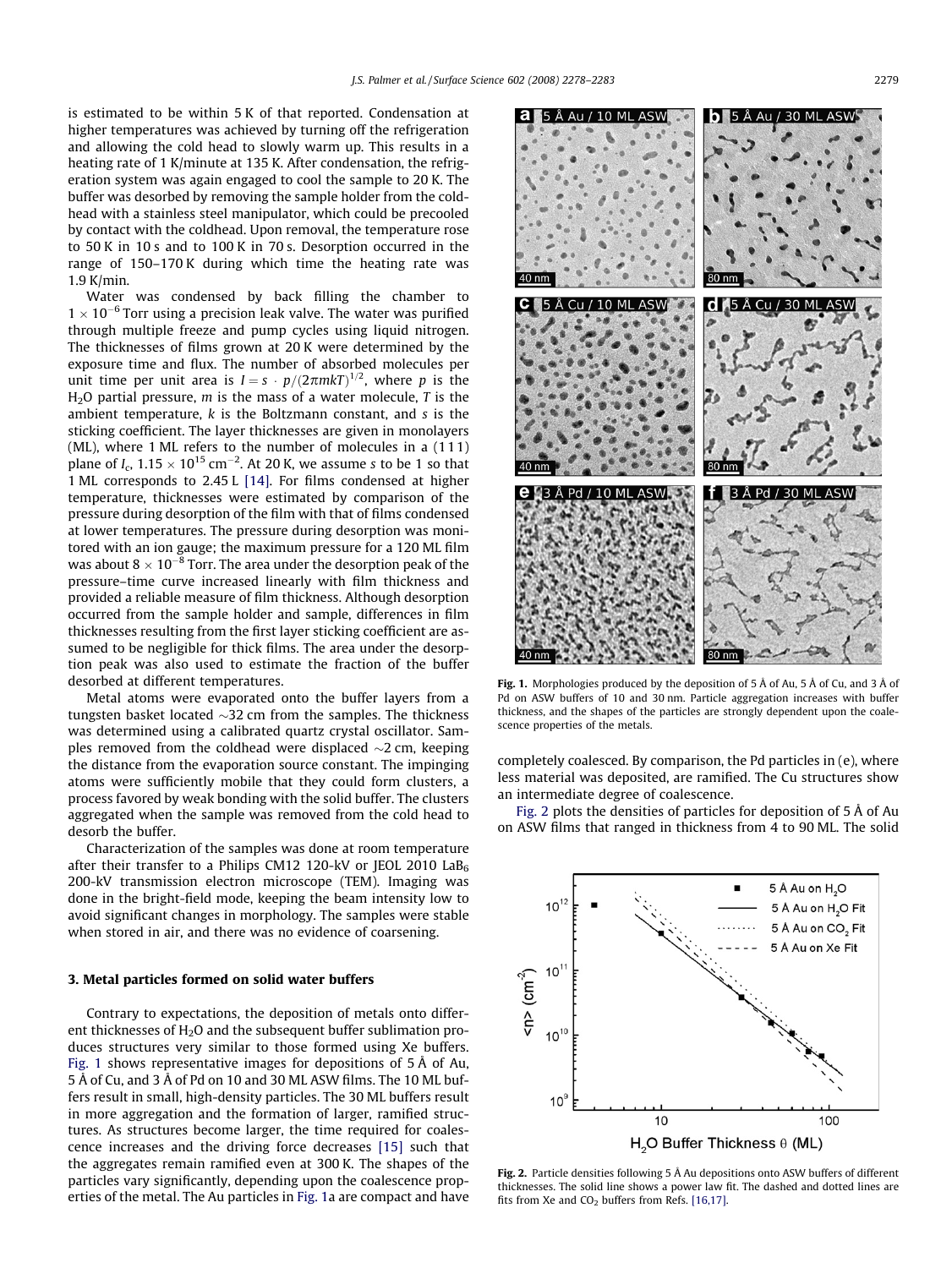<span id="page-2-0"></span>

Fig. 3. TEM images for 5 Å of Au deposited on (a) 60 ML ASW and (b) 67 ML  $I_c$ . The resulting sizes and shapes are similar, and their particle number densities are consistent with the trend for ASW buffers shown in [Fig. 2.](#page-1-0)

line fit shows a power law dependence on the buffer thickness with an exponent of 2.01  $\pm$  0.06. Similar fits for 5 Å of Cu and 3 Å of Pd on ASW yield values of  $2.17 \pm 0.16$  and  $2.71 \pm 0.20$ , respectively (not shown). As the densities drop with increasing buffer thickness, the sizes of the particles follow a power law increase in area and average radius (defined as average distance from the centroid to the perimeter), as reported for BLAG on Xe [\[9\].](#page-5-0)

The densities of Au particles deposited on ASW follow the same trends as Au deposited onto Xe and  $CO<sub>2</sub>$  buffers. As shown by the dotted and dashed lines in [Fig. 2](#page-1-0) from Refs. [\[16,17\],](#page-5-0) the differences are relatively small when considering the very large differences in desorption temperatures, and therefore the temperatures at which cluster aggregation occurs. The desorption temperatures, defined by the temperature at which the desorption rate is 1 ML/s, are 71, 86, and 165 K, for Xe,  $CO<sub>2</sub>$ , and  $H<sub>2</sub>O$ , respectively.

Fig. 3 shows particles formed on ASW and  $I_c$  buffers. Those in Fig. 3a were formed using a 60 ML buffer condensed at 20 K. Those in Fig. 3b were produced using a 67 ML buffer condensed at 135 K. Films condensed at 135 K are expected to be crystalline, while those produced at 20 K are very porous ASW [\[11\].](#page-5-0) The particle number density dropped from  $1.1 \times 10^{10}$ /cm<sup>2</sup> for ASW to  $7.0 \times 10^9$ /cm<sup>2</sup> for I<sub>c</sub>, while the average area increased from 632 to 832 nm<sup>2</sup>. These differences are consistent with expected changes for a slight increase in the buffer thickness, as shown in [Fig. 2](#page-1-0). While one might expect that the nucleation of particles on a porous ASW film would be significantly different than on a crystalline surface, any consequences of such nucleation are not evident in the final aggregated particles.

#### 4. Solid water morphology changes during heating

The morphologies of water films grown from the vapor are highly dependent on the growth conditions. Because of kinetics, ASW films condensed at 20 K are rough on a short scale, but films grown at higher temperature will have much greater variation on a longer length scale. Condensation at 20 K results in a porous, yet uniformly thick film. Water molecules condensed on a-C at 135 K are mobile and multi-layer islands are formed. These islands grow together beyond a nominal condensation of  $\sim$ 30 ML.

ASW films will form  $I_c$  during warming, a process controlled by the structure of the film. The nucleation and crystallization rates will determine the structure of the film, and the rate of nucleation of  $I_c$  crystals depends on the deposition technique [\[18\]](#page-5-0) and temperature [\[19\].](#page-5-0) Insight into these morphological changes is important to understand the interactions of particles with these films.

To investigate the mechanism behind particle aggregation on solid water, we began by studying the morphologies of the film during sublimation. Because the particle sizes and densities are sensitive to film thickness, we can use BLAG to probe changes that occur during heating. Fig. 4a is a TEM micrograph of particles formed by depositing 1 Å of Au on 30 ML of ASW. The sample in Fig. 4b was prepared the same way except that the Au was deposited during the warm-up process when the sample reached 153 K. In the latter case, the temperature of the substrate increased  $\sim$ 0.5 K during the 15 s deposition. At this stage, only  $\sim$ 3 ML would have sublimed, as determined by the area under the pressure vs. time curve. In Fig. 4, the local densities and size distributions are indicative of the film thickness when deposition occurred. Lower density regions manifest where the residual film was thickest. The oval region surrounded by the dotted line indicates a region where all of the Au had coalesced into a single particle. Just outside the oval is a region of small, high-density particles. These particles are consistent with Au deposited directly onto a-C when there was no buffer layer, i.e., regions where dewetting had occurred prior to Au deposition at  ${\sim}153$  K.

The reason for this particle distribution can be understood in terms of the crystallization process. An ice crystal nucleated inside the oval and grew by accumulation of  $H_2O$  from the surrounding area. This resulted in a depleted region around the crystal. The oval marks the footprint of the crystal at 153 K. The diffusion and crystallization of ASW results in roughening of the surface; such roughening is evident in Fig. 4b by the spatial variations in size and densities. It is consistent with previous observations that significant structural changes occur during crystallization that compromises the integrity of the film [\[20\]](#page-5-0).

As the temperature increases during sublimation, further dewetting occurs and the film breaks up into islands. Fig. 4c shows the resulting morphology for a 30 ML ASW film that was heated to 160 K. As in Fig. 4b, Au was deposited during sublimation. While only  $\sim$ 5 ML of H<sub>2</sub>O had sublimed at this point, there were significant changes to the film. The dashed lines indicate regions where islands formed. Au deposited onto them led to the formation of sin-



Fig. 4. Au particles formed by deposition of 1 Å of Au onto 30 ML ASW films. The Au was deposited at (a) 20 K or during H<sub>2</sub>O restructuring and desorption at (b) 153 K or (c) 160 K. At 153 K, an ice crystal formed in the oval region identified in (b), depleting water from the surrounding area. Gold deposition onto a-C in the depleted region produced small high-density particles. Deposition at 160 K onto the islands marked by the dotted lines in (c) resulted in large particles while deposition onto the dewet areas resulted in small, high-density particles.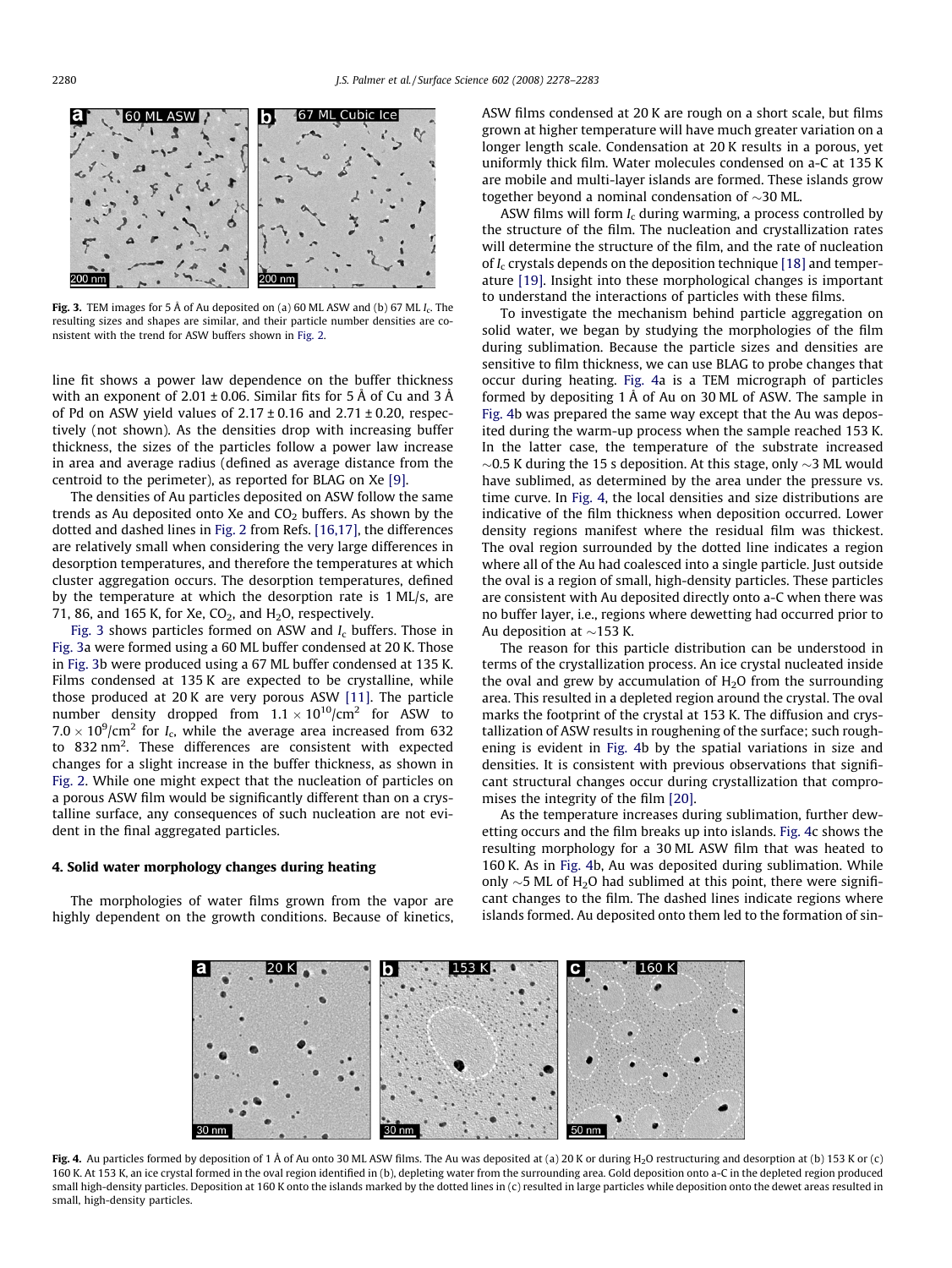<span id="page-3-0"></span>

Fig. 5. Solid water coverage of the a-C surface at different temperatures (markers) and the average thickness during sublimation (line). Coverages were determined from images like those in [Fig. 4](#page-2-0) and the thickness was determined from integrating the time vs. pressure curve. Above 155 K, the film dewets to form islands, as shown by the steep drop in the surface coverage of the closed data points. After briefly leveling off, the coverage continues to drop as the islands decrease in size due to sublimation. The higher coverages exhibited by the open data points indicates that Au deposited on the film impedes dewetting.

gle particles. Outside the lines, Au atoms were directly deposited onto the a-C substrate exposed by islanding, and they grew into small, high-density particles.

Dewetting and sublimation occur simultaneously. Fig. 5 plots the  $H<sub>2</sub>O$  surface coverage and its average thickness as a function of temperature. The coverages given by the squares were determined by analysis of images like those in [Fig. 4.](#page-2-0) Those given by the triangles will be discussed later. The line shows the average thickness estimated from the area under the pressure vs. time curve. The formation of voids that spread and led to islanding accounts for the sudden drop in coverage at  ${\sim}156$  K. After the onset of dewetting, the coverage decreases more gradually at  ${\sim}160$  K, indicating that islanding is complete and further reduction can be attributed to sublimation. Once formed, the islands can break apart during sublimation, as seen by those that resulted in two particles in [Fig. 4c](#page-2-0). Note that the coverage drops to zero before all the water has desorbed; this is an artifact of our technique not having enough resolution to observe a few monolayers of  $H_2O<sup>2</sup>$ .

Although influenced by crystallization and the glass transition, dewetting is not dependent solely upon them. We have also observed thermally activated dewetting of thin crystalline ice films on a-C due to grooving at grain boundaries that leads to void formation. Fig. 6 shows the results of depositing 1 Å of Au at 157 K on a 57 ML ice film condensed at 140 K. After condensation, the film was cooled to 20 K and then warmed, as with the other samples. This growth sequence eliminated effects related to crystallization or the glass transition. The particle size distribution indicates that ice films dewet, with islanding in Fig. 6 at a stage between that in [Fig. 4](#page-2-0)b and c.

The islanding of ASW films is not unexpected. Dewetting on a-C has previously been observed with TEM [\[13\]](#page-5-0), and other studies show significant diffusion when ASW is heated above its glass transition [\[12\].](#page-5-0) Crystallization also causes structural changes in the film [\[20\].](#page-5-0) Moreover, solid state dewetting has been observed in thin metal [\[21\]](#page-5-0) and ceramic films [\[22\]](#page-5-0). It occurs after a void that



Fig. 6. Au particles formed by 1 Å of Au deposited on a 57 ML ice film condensed at 140 K. The Au was deposited at 157 K. The ice film had dewet, with islanding at a stage between those shown in [Fig. 4b](#page-2-0) and c. The dotted lines indicate the boundaries between the exposed substrate and the ice islands, as in [Fig. 4c](#page-2-0).

extends to the substrate nucleates through thermal grooving at grain boundaries. Whether a void will grow and the film will dewet is determined by the interface and surface energies. Void growth ultimately results in film break up.

# 5. Particle aggregation on a dewetting film

Recent observations of Au particles on Xe indicate that capillary forces are responsible for aggregation during solid state dewetting and sublimation of the buffer [\[23\]](#page-5-0). The results of this study indicate a similar process for particle aggregation on  $H_2O$ . This is in contrast to earlier models for cluster aggregation during BLAG that assumed an ideal surface on which clusters could diffuse [\[16\]](#page-5-0), with the grain structure and grooving introducing only slight perturbations [\[24\].](#page-5-0) These results are closer to the model proposed by Yan et al. [\[5\]](#page-5-0) for Ag cluster formation on a  ${\sim}3$  ML ice layer that involved the formation of liquid droplets that swept along the Ag clusters and led to aggregation during desorption, but we have no indication of a liquid phase at 150 K.

To investigate the interaction of particles with dewetting ASW, we performed two-step evaporation sequences. First, we deposited 4 Å of Au on a 30 ML ASW film at 20 K and removed the sample from the cold head, as in our typical BLAG experiments. When the temperature reached 155 K, we deposited another 1 Å of Au and allowed the film to continue to sublime. Fig. 7a shows the result. The marked regions indicate that water had dewet so that the Au from the second evaporation formed small clusters on the exposed a-C substrate. Significantly, those particles formed during the initial 4 Å deposition retreated with the dewetting film. As for Au on Xe, it is reasonable to assume that the clusters sink partially into the solid water film to reduce surface energy. As the film dewets through molecular diffusion and  $H_2O$  overgrows the



Fig. 7. Structures formed by deposition of 4 Å of Au onto 30 ML films of ASW at 20 K. In a second evaporation, 1 Å was added at (a) 155 K and (b) 163 K during desorption. The second evaporation produced small particles that delineate the boundaries of the still intact ice, as identified by the dotted lines. The observation of large Au particles entirely outside the dewet regions (none are bounded by small clusters) indicates that they were swept along with the dewetting film.

 $2$  The resolution for determining the dewet/covered areas of the surface is limited by the spacing between particles deposited on the a-C, namely  ${\sim}5$  nm. The dewetting front continues to move as the Au is deposited. As  $I_c$  layers become thinner, it is difficult to distinguish particles deposited on a-C from those deposited onto  $H_2O$ . It is also not possible to determine how much water coats a particle.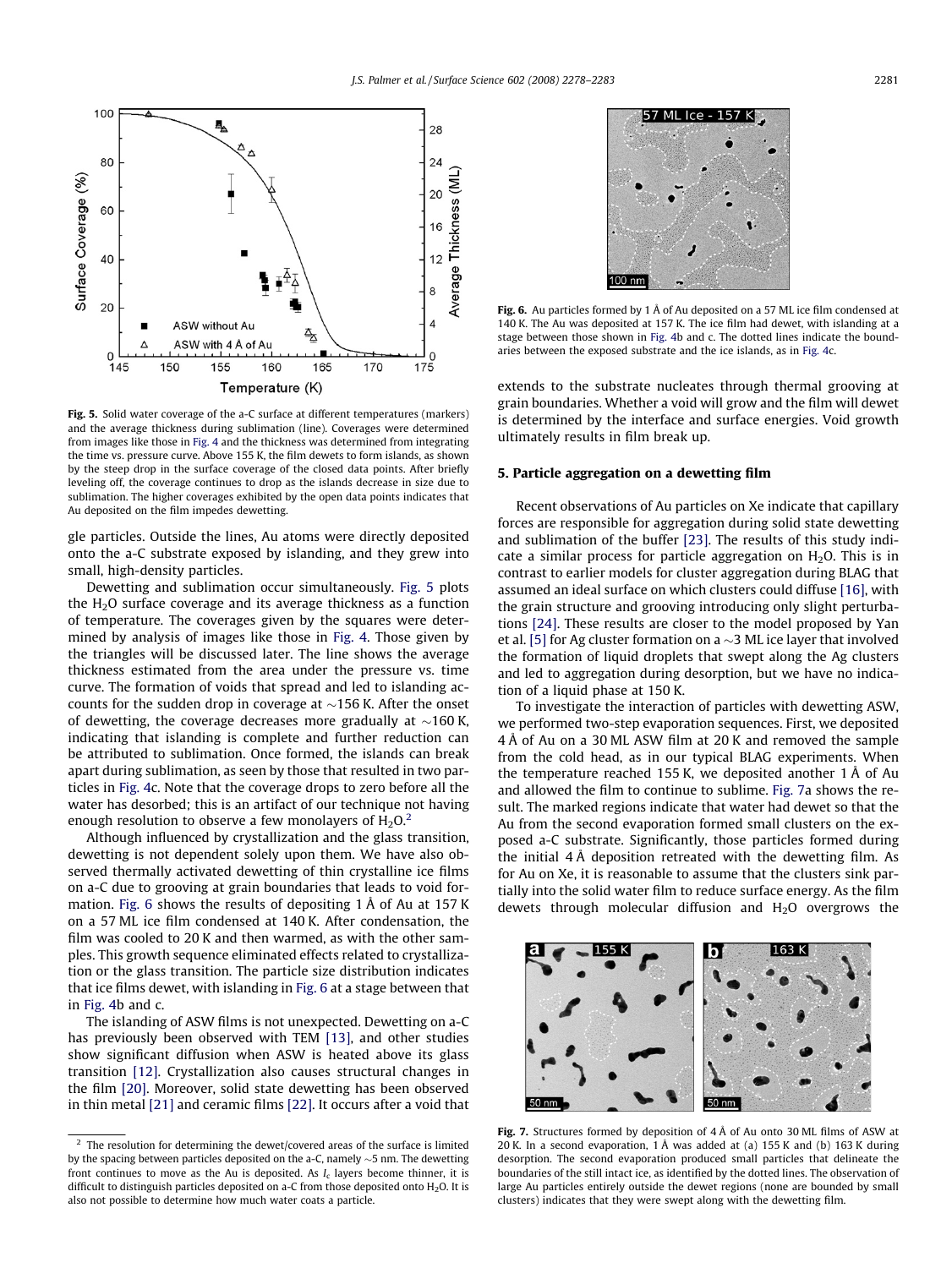#### <span id="page-4-0"></span>Table 1

Comparison of the aggregation/coalescence tendencies of Au, Cu, and Pd to the desorption properties of  $H<sub>2</sub>O$  on those metals

| Material         | Power law    | % Surface<br>coverage | Desorption peak shift $(K)$        |                                   |
|------------------|--------------|-----------------------|------------------------------------|-----------------------------------|
|                  | exponent     |                       | (111)                              | (110)                             |
| 5 Å Au<br>5 Å Cu | 2.01<br>2.17 | 7.3<br>9.4            | $0$ (Ref. [26])<br>$0$ (Ref. [28]) | 5 (Ref. [27])<br>10 (Ref.<br>[29] |
| 3 Å Pd           | 2.70         | 12.7                  | 15 (Ref.<br>[30]                   | 50 (Ref.<br>[31]                  |

The desorption peak shift refers to the temperature of the final ML desorption peak with reference to the 150 K multilayer peak for single crystal surface. The surface coverage is averaged for particles produced on solid water films of 60 ML and greater.

particles, capillary forces move the particles with the dewetting front. Particles are initially concentrated along the front, but they aggregate as the solid water islands shrink due to sublimation. Accordingly, their sizes, shapes, and densities are related to the sizes, shapes, and densities of the islands.

In a second set of experiments, we prepared samples as for [Fig. 7](#page-3-0)a except that the final 1 Å was deposited at 163 K, allowing the film to have exposed more of the a-C substrate. [Fig. 7b](#page-3-0) shows that all of the initial 4 Å of Au has been concentrated into extended particles. This demonstrates the relationship between the island size and shape (dotted lines) and the final particle size and shape within the areas covered by solid water.

Comparison of [Fig. 7](#page-3-0)b with [Fig. 4](#page-2-0)c suggests that Au deposited on the ASW film affects dewetting, with the 4 Å of Au deposited at 20 K inhibiting dewetting. Dewetting is governed by the molecular diffusion of water. The triangles in [Fig. 5](#page-3-0) indicate coverages for samples prepared like those in [Fig. 7,](#page-3-0) with the final 1 Å deposited at higher temperatures. The difference between the triangles and squares demonstrates that the particles slow down diffusion and dewetting. However, when sublimation is taken into account, inhibiting the diffusion leads to a thinner film, a decrease in the island size, and an increase in the island density.

Different nanoparticles will have different impacts on  $H_2O$  diffusion, reflecting their interactions with water. Table 1 lists the power law decay exponents for the densities and the percent surface coverage for Au, Cu, and Pd particles along with the interaction of water with their  $(111)$  and  $(110)$  surfaces. The table indicates the increase in the maximum desorption temperature for one monolayer compared to the multilayer desorption peak. Higher temperatures indicate a stronger interaction. The stronger interaction is manifest both in the variation in particle densities and particle surface coverages. A stronger interaction leads to a steeper power law decay because  $H<sub>2</sub>O$  diffusion is inhibited, slowing void nucleation and growth. The coverage measures how much coalescence has occurred. Increased coalescence results in a lower surface coverage. Particles can become coated with a layer of  $H_2O$ , which will inhibit coalescence and result in more ramified structures. The impact of the water–metal interaction is evident in [Fig. 1.](#page-1-0)

The interaction of the particles with the buffer varies significantly with the buffer material. The similarities among the densities of Au on Xe,  $CO<sub>2</sub>$ , and  $H<sub>2</sub>O$  shown in [Fig. 2](#page-1-0) suggest a scaling behavior between the particle–buffer interaction and the desorption temperature of the buffer. The scaling of the interaction energy with the cohesive energy of the buffer results in similar particle sizes and densities for a wide range of desorption temperatures and interaction energies.

# 6. Comparison of solid water to Xe

Comparison of the metal structures produced on  $H_2O$  films with those produced on Xe suggests that the particle aggregation processes are very similar. Both are driven by the dewetting of the film, but the particle interactions with the dewetting front show some key differences. Dewetting in Xe films leads to fingering [\[23\]](#page-5-0) in a manner similar to the islanding of metal films [\[25\].](#page-5-0) These fingers eventually pinch off, and the process continues. A consequence is that particles are left behind the dewetting front. The equivalent is not observed on  $H<sub>2</sub>O$  films, since no particles were left behind in the dewet regions in [Fig. 6](#page-3-0) and all the Au was concentrated onto the water islands.

Two features could contribute to the prevention of fingering of H2O films. One, the stronger surface tension of water prevents fingering from occurring. This would keep Au particles moving with the front, allowing them to form larger structures than those observed on Xe. Second, the ASW films develop a much higher density of voids. The higher the void density, the shorter the distance the dewetting fronts must travel during islanding and the less chance there is for finger formation. Particle sizes from Xe and ASW films are similar, while the void density is significantly higher for ASW than Xe films ( $\sim$ 6  $\times$  10 $^{8}$  for 5 Å of Au on a 20 ML Xe films and  $\sim$ 4  $\times$  10<sup>9</sup> for 4 Å Au on 30 ML ASW). This indicates that the void formation is more important than the change in surface tension. The ASW films break up into much smaller islands than the Xe films made up of large low energy grains. This structural difference inhibits fingering of ASW films. Even with this difference, the resulting structures produced on Xe and ASW films are very similar.

# 7. Conclusions

We have demonstrated that metals deposited on thin ASW films on a-C form particles that aggregate during dewetting and islanding. Dewetting is observed by depositing Au during heating. Deposition onto continuous films results in a homogeneous size distributions, while deposition onto dewet films results in an inhomogeneous size distribution. Dewetting occurs regardless of whether the film is amorphous or crystalline, although the mechanisms involved in void nucleation may change. Because aggregation occurs during dewetting near the sublimation temperature, deposition onto structurally different porous ASW and crystalline ice results in similar particles. The sizes of the dewetting islands affect the sizes and shapes of the resulting particles, and the metal interaction with the water affects the dewetting and the aggregation/coalescence of the structures. This dewetting-driven process is similar to that observed on Xe films, and we expect it to be a general process with small particles on thin volatile films since complete wetting of condensed gasses on surfaces is a rare occurrence [\[32\].](#page-5-0) In particular, recent observations indicate that ASW also dewets Pt(111) [\[33\]](#page-5-0), Pd(111) [\[33\],](#page-5-0) and Ru(0001) [\[34\]](#page-5-0) during crystallization, leaving a monolayer, while Ni(111) provides a counter example where dewetting does not occur [\[35\].](#page-5-0)

# Acknowledgments

Early stages of this work were supported by the US Department of Energy, Division of Materials Sciences under Grant No. DEFG02- 01ER45944. TEM imaging was carried out in the Center for Microanalysis of Materials, University of Illinois, which is partially supported by the US Department of Energy under Grant DEFG02- 91-ER45439. We thank P. Swaminathan for stimulating discussions.

# References

- [1] P.G. Debenedetti, H.E. Stanley, Phys. Today 56 (6) (2003) 40.
- [2] P.A. Thiel, T.E. Madey, Surf. Sci. Rep. 7 (1987) 211.
- [3] M.A. Henderson, Surf. Sci. Rep. 46 (2002) 1.
- [4] E. Gross, Y. Horowitz, M. Asscher, Langmuir 21 (2005) 8862.